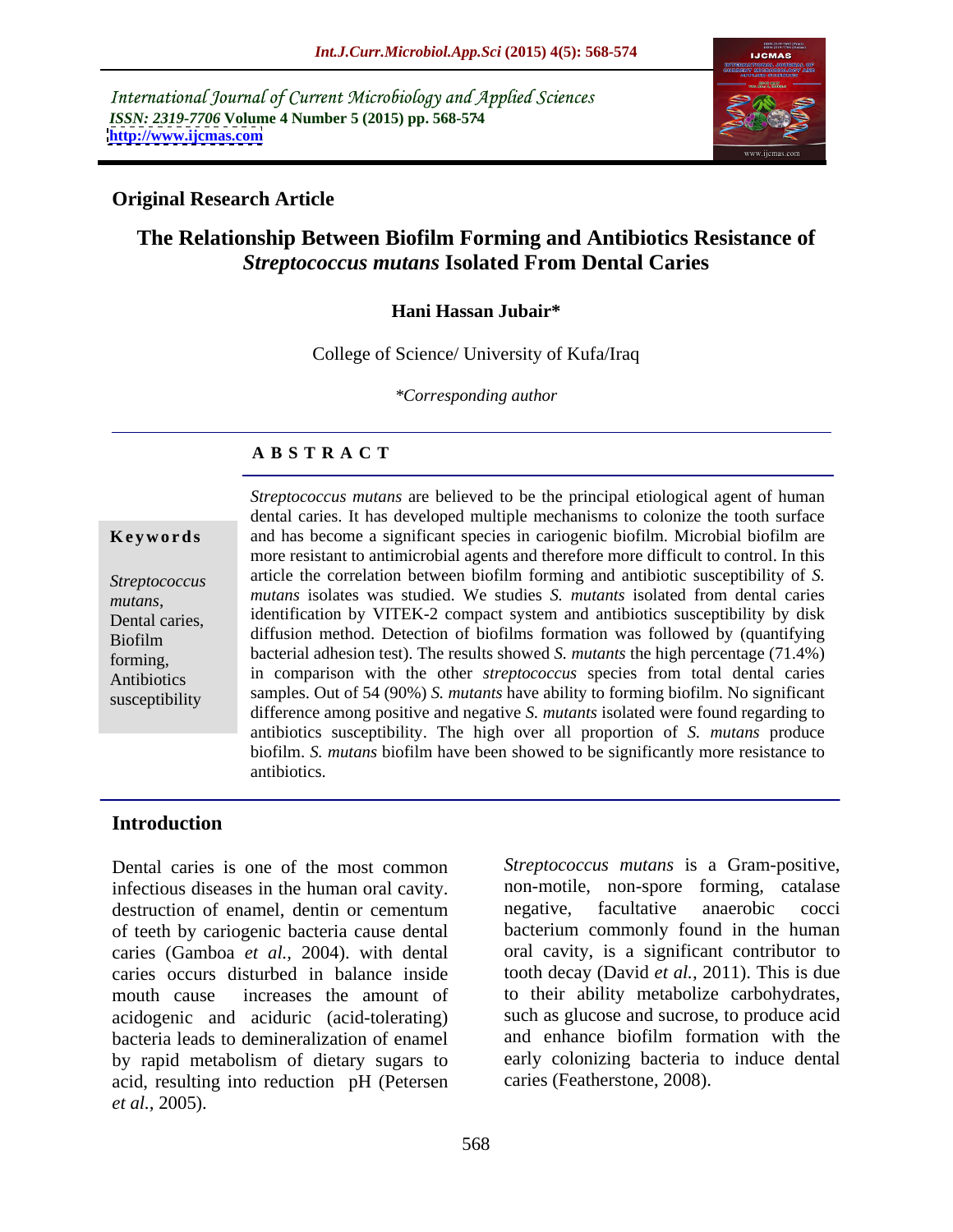Biofilms are surface adherent population of laboratory. The swab planted on blood agar, microorganisms consisting of cells, water milis salivarius agar, Mmcconkey agar and and extra cellular matrix material manitol salt agar. All plates were incubated (Sutherland, 2004). *Streptococcus mutans*, aerobically at 37 C<sup>o</sup> for 24 hours.<br>the principle cariogen for dental caries, coexist with over 500 other species of bacteria as an interactive community known as the

Biofilms enhance the virulence of the the standard procedures. S. mutans pathogen and have their potential role in various infections. Microbial biofilm are compact system (bio merierx) according to more resistant to antimicrobial agents and therefore more difficult to control, remain largely unexplored (Limsong *et al.,* 2004). Their inherent resistance to antimicrobial agents is at the root of many persistent and Suspension of tested strain was incubated in chronic bacterial infections. Biofilms have the glass tubes containing brain – heart been reported to be less susceptible to infusion broth aerobically at 35ºC for 48 antimicrobial agents and have reduced sensitivity to inhibitors. The resistance sensual glass tubes has been stained by 0.1% shown by biofilm to various antibiotics is a matter of concern (Thomas *et al.*, 2011). times and dried. In the case of biofilm

The aim of present study was to determine the biofilm *S. mutans* isolated from dental caries, also to investigate the correlation between biofilm forming and antibiotic

A total of (120) swabs was collected from compared with the turbidity standard and dental caries from mouths of patients density of the test suspension was adjusted referring to central of dental faculty of dental, kufa university. These patients were of both sexes with the mean age of 26 year. Swabs for culture were placed in tubes was used to streak the inoculums on the contain transport media to maintain the plate surface in two difference plates. The bacterial swabs vital until being taken to the

aerobically at 37 Cº for 24 hours.

## **Identification of** *S.mutans*

dental biofilm. The formed biofilm, provides After 24 hours incubated period, isolates an excellent adhesion site for the were identified by colony characters, gram colonization and growth of many bacterial stain, catalase and oxidase test, optochin and species (Paster *et al.*, 2001). bacitracin Susceptibility. These tests were performed on all samples of dental caries as per standard procedures. identified was specified by using VITEK-2 the manufacturer's instructions.

## **Biofilm forming**

hours. Then supernatant was discarded, the glass tubes has been stained by 0.1% safranin solution, washed with D.W. three times and dried. In the case of biofilm forming, a grainy red structure on the test tube bottom was found.

## **Antibiotic Susceptibility Test**

susceptibility of *S. mutans* isolates for the Kirby- Bauer method for antibiotics first time. sensitivity test was determined following the **Materials and Method** (1984). Brain heart infusion broth (5 ml) **Collection of samples** isolates. The culture was incubated at 37ºC method described by Claus and Berkeley was inoculated with a loop full of bacteria for 24 hours. The inoculated broth was to be equal to 0.5 tube of Maccfarland. The inoculated broth transferred to Mueller- Hinton agar plates by sterile cotton swab inoculated plates were left to dry for a few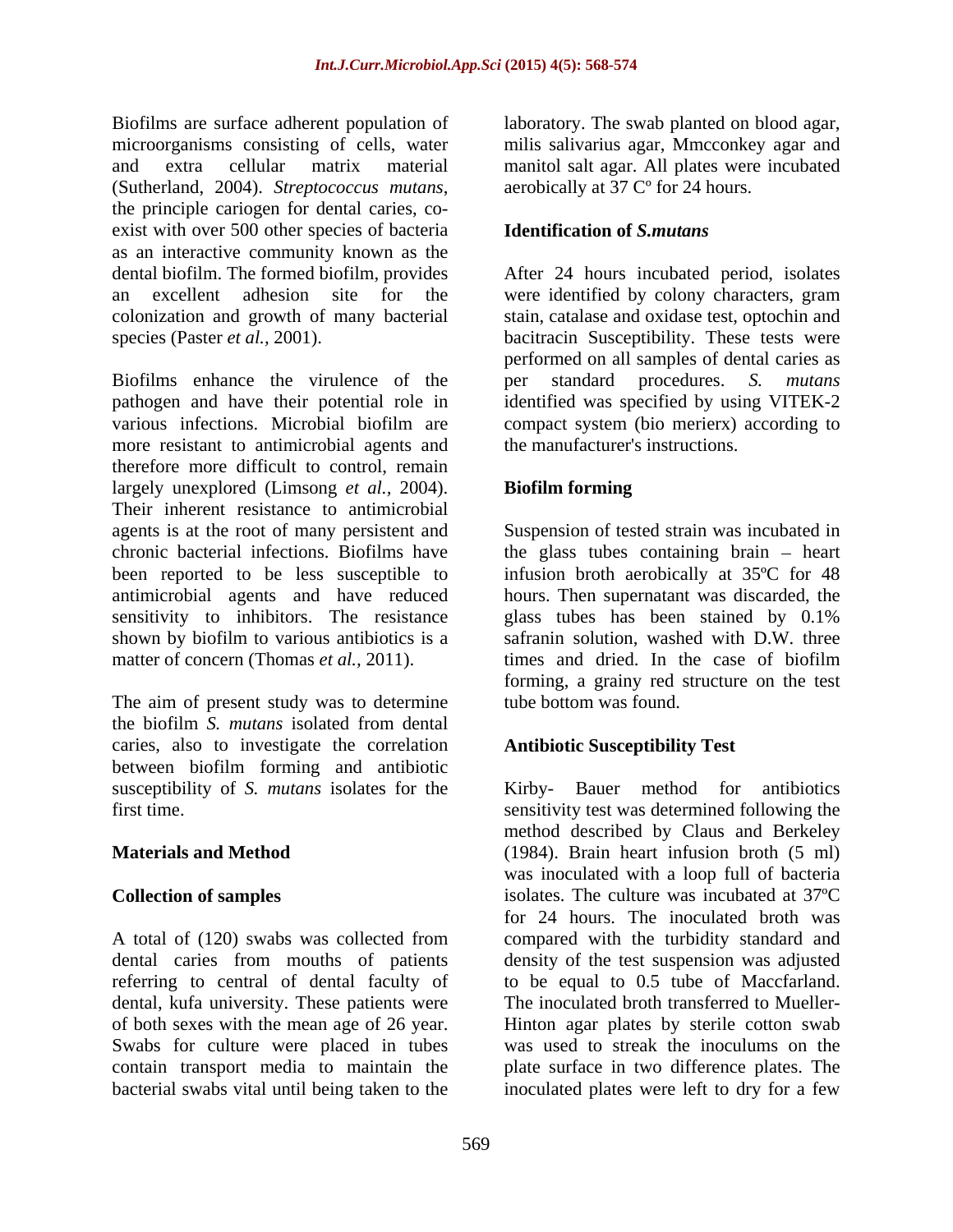minutes at room temperature with sterile analysis showed a significance differences forceps selected antibiotic disks (Amikacin, Amoxicillin, Cefotaxim, Ciprofloxacin, Erythromycin, Gentamyacin and Figure 2 showed that 54 (90%) of *S. mutans* Tetracycline) were placed on the inoculated isolates have the ability to biofilm forming plates and incubated at 37ºC for 24 hours in while 6 (10%) isolates don't forming an inverted position. After overnight biofilm. The result indicated signification incubated, the diameters of inhibition zone was measured by a ruler in (mm), results  $(P \le 0.01)$ . were determined according to National Committee for laboratory standards.

The results were analyzed statistically by

# **Results and Discussion**

One hundred and twenty samples were collected from central of dental in faculty of dental, kufa - university. In the study one hundred and two samples (85%) were positive culture for any microorganism. (2007) in which found 73.8 %<br>microscopic examination and biochemical respectively. *streptococcus* microscopic examination and biochemical respectively. *streptococcus* species test was applied on all 102 isolates. The streptococci are gram- stain colonies to dark mannitol (Brown *et al.*, 1973) to the acid by early phases of colonizar these bacteria (Carlsson, 1968). The results cavity Teresa *et al.* (2007). these bacteria (Carlsson, 1968). The results in figure <sup>1</sup> show *streptococcus spp*. represented the highest percentage of the rates of isolations, which 84 isolates (70%) Streptococci spp. was S. mutans (71.4%), while other microorganism has accounted followed by followed by S. mitis 10.7%. while other microorganism has accounted followed by followed by S. mitis 10.7%.<br>for 18 isolates from total samples collection. According to the other epidemiological data for 18 isolates from total samples collection. *Streptococci* identification according to species by using VITEK-2 compact system. Based on the results of vitek-2 system, *S. mutans* was comprised the high percentage (71.4%) in comparison with the other *Streptococcus* species (table 1), followed by *S. mitis* 10.7%, while *S. sangins* has accounted for (8.3%) and (4.7%) for each *S. sorbinus* and *S. salivarius*. The statistical

 $(P \leq 0.01)$  among *streptococcus* species.

difference in produce biofilm of *S. mutans*  $(P \le 0.01)$ .

**Statistical analysis** resistant to Amoxicillin and Erythromycin Chi-square (X²) test at the level of between positive and negative biofilm *S.* significant when  $P$ -value  $\leq 0.01$ . *mutans* isolated were found in antibiotic Figure 3 showed that most of both positive and negative biofilm *S. mutans* isolated were while susceptibilities to Cefotaximn and Ciprofloxacin. No significant different

pink, due to mannitol-1-phosphate identification and differentiation among dehydrogenase-mediated hydrolysis of them is an important step to understand the susceptibility.<br>In the present study investigation of 120 samples collected from dental caries. A total of 84 (70%) *Streptococcus* species were identified in this study (Figure 1). The results agree with Muna (2011) So Young (2007) in which found 73.8 % and 81% respectively. *streptococcus* species particularly mutans *Streptococci* are the most found in human and the correct early phases of colonization of the oral

cavity Teresa *et al.* (2007).<br>Table 1 showed that most frequent *Streptococci* spp. was *S. mutans* (71.4%), followed by followed by *S. mitis* 10.7%. According to the other epidemiological data in Iraq, *S. mutans* and *S. mitis* were detected in 40% and 10.7% respectively collected from 100 patients with dental caries by use vitek-2 system (Nizar, 2014). It has been observed during the study, *S. mutans* is one of the most important oral bacterial which play a major role in dental caries, bacteraemia and bacterial endocarditis among predisposed patient Natagta (2006).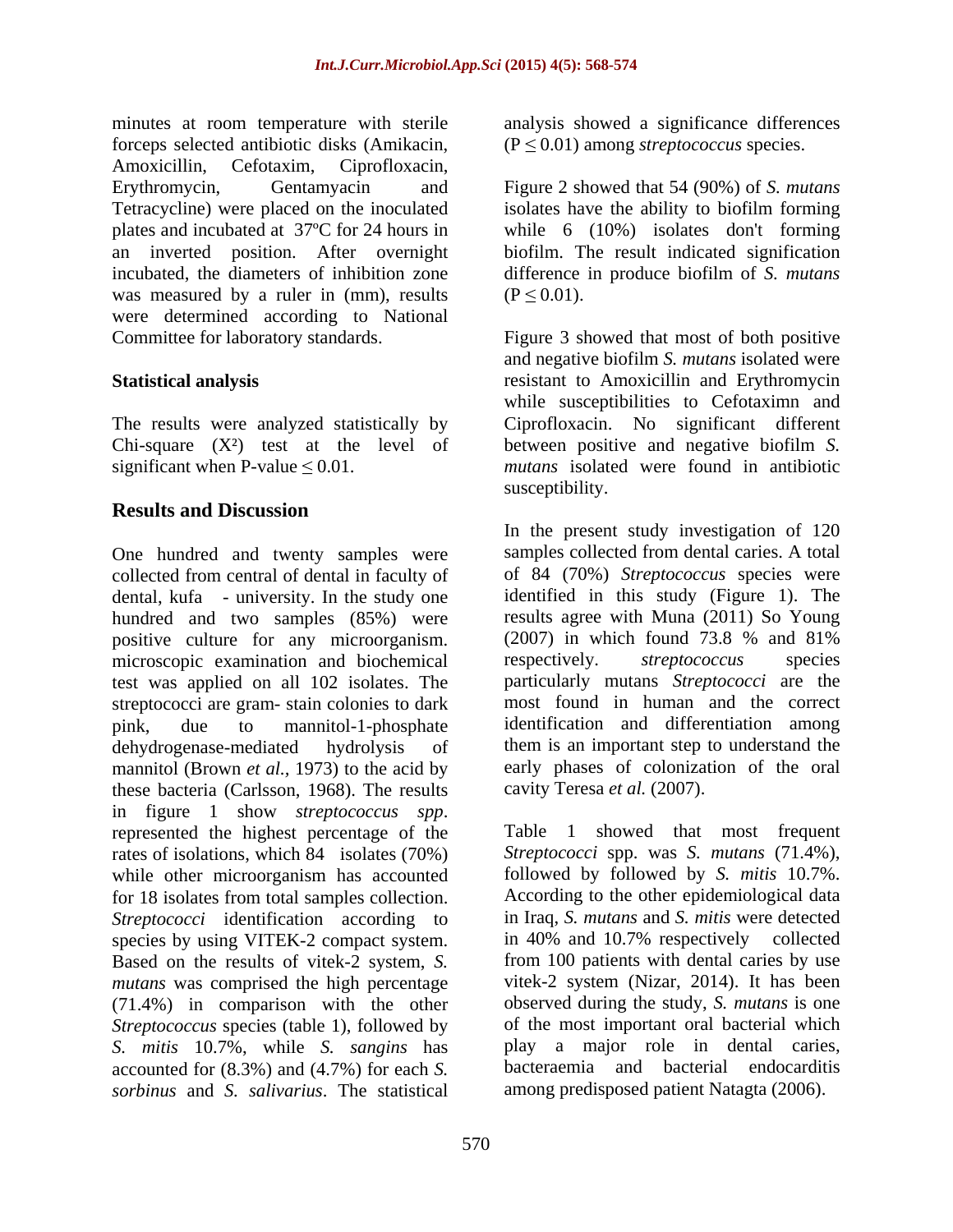In this study, biofilm forming on polymeric Gibbons and Etherden (1983) found very

The result showed in figure 2 represent high to both both surfaces and protect them<br>represents of S mutane (00%) have ability from host immune response and percentage of *S. mutans* (90%) have ability trom host immune response and the number of *S. mutans* (90%) have ability trom host immune response and to produce biofilm by forming grainy red color layer on test tube bottom. The result agreed with study by (16) demonstrated that all the *S. mutans* (100%) were isolated from dental caries are capable to forming biofilm.

surfaces was measured by quantifying few *S. mutans* isolates with moderate bacterial adhesion test using brain heart biofilm. These differences can be explained infusion broth with 0.1 safranin. According by difference in growth condition such as to appear agraing red structure under test pH, ionic forces and the number of tube as report positive biofilm forming. subculture (Grivet *et al.,* 2000). Biofilm facilitates the adherence of microorganisms to biomedical surfaces and protect them from host immune response and antimicrobial therapy, in addition, production of biofilm may promote the colonization and lead to increase the infection rate of causative agent, then may be difficult to be treated as they exhibit multidrug resistance (Anderson *et al.,* 2006).

**Table.1** The isolation percent of Streptococcus species from oral cavity of patients with dental caries

| <i>entococcus s</i> pecies. | No. of isolates | Percentage (%) |
|-----------------------------|-----------------|----------------|
|                             |                 | $-71$          |
|                             |                 |                |
|                             |                 | .              |
| <i>auvarus</i>              |                 |                |
|                             |                 |                |
|                             |                 | <b>100%</b>    |



**Figure.1** The percentage of *Streptococcus* spp. isolation from collection sample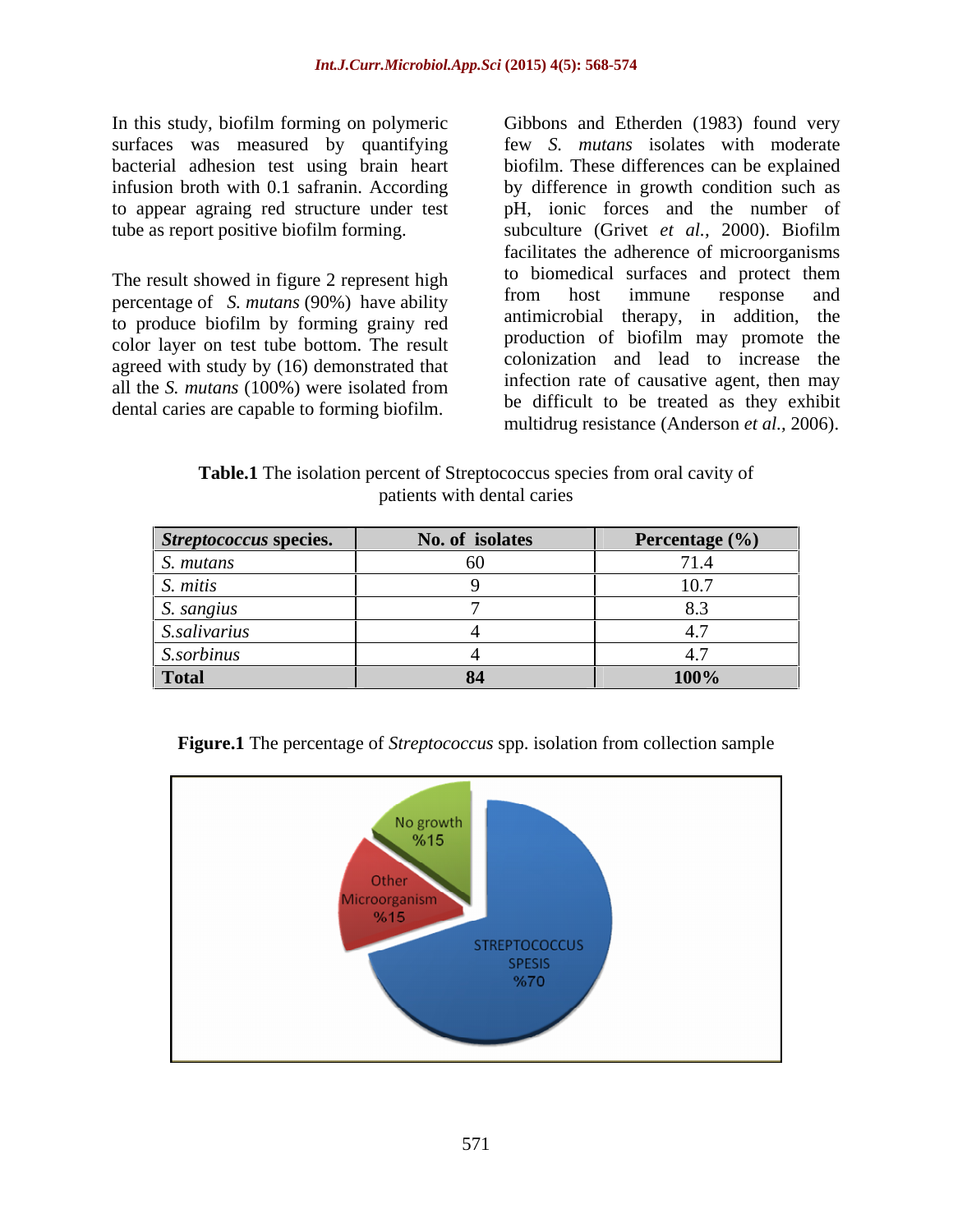

**Figure.2** The percentage of each Positive and Negative biofilm among isolated *S. mutans*





Antimicrobial susceptibility test was with 90% and 78% from all isolates. This conducted for all positive and negative result was agreed with (Muna, 2011) in biofilm *S. mutans* isolates against 7 which found rate resistance for each antibiotics. To investigate the most effective Amoxicillin and Erythromycin was 87.5%. therapy to this type of bacteria, in addition The result of this study also showed an to that the different between *S. mutans* biofilm forming and *S. mutans* no biofilm isolates was observed and discussed in attempt to compare between these two to tetracycline 35% from all S. mutans groups of isolates. Result shown in figure 3 isolates. This difference may be due to the indicated that most *S. mutans* isolates were influence of many factors like the age of the resistance to Amoxicillin and Erythromycin patient, the season of samples collection and

increase resistance to tetracycline 65%.

Gamal (2014) who found that rate resistance to tetracycline 35% from all *S. mutans*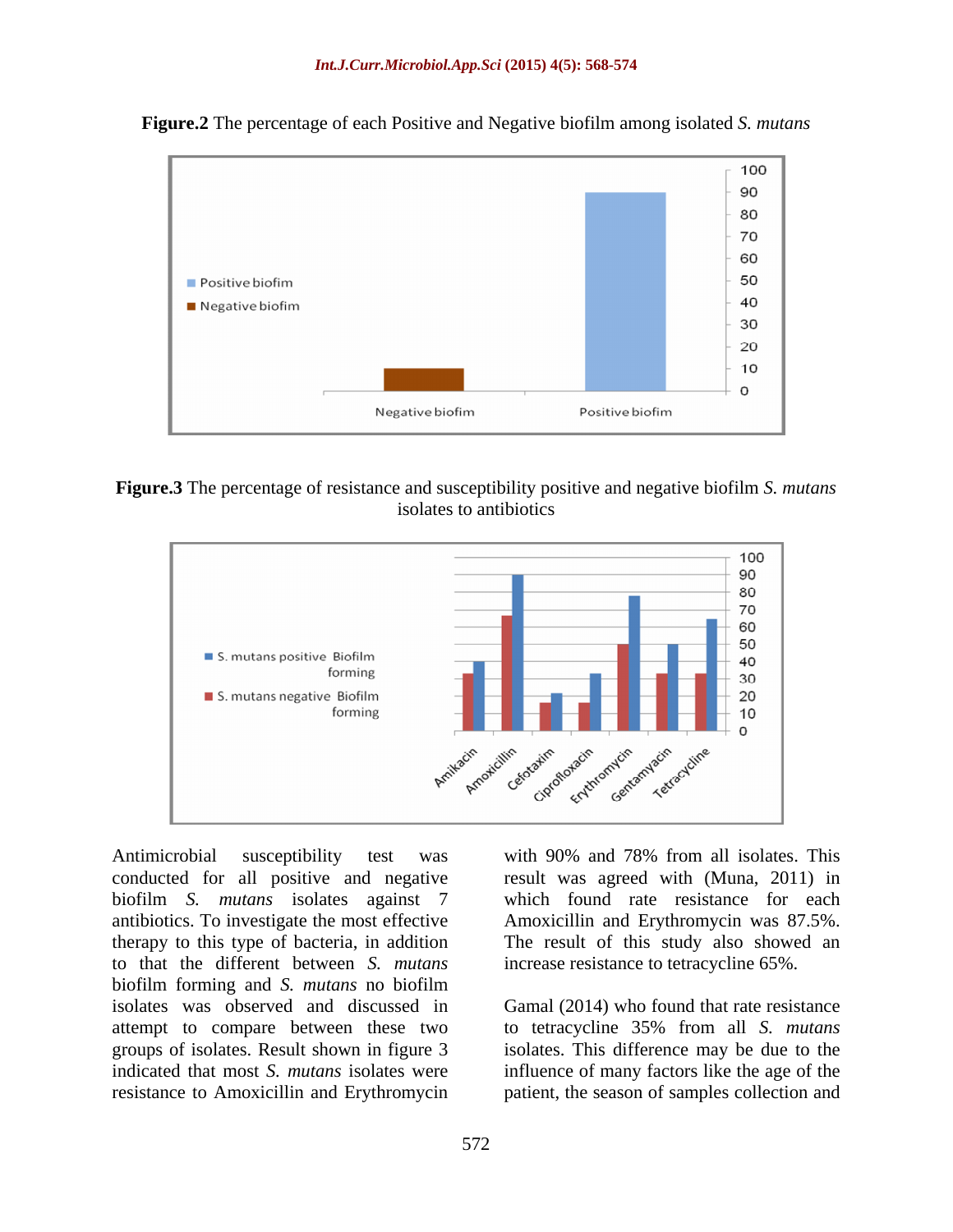community and this is different from person to person. *Odantol. Revy.,* 19: 137 160.

resistance to aminoglycosides, the ration of resistance to gentamyacin 50% while the  $1105-1139$ . than 40%, it is believed that this resistance aminoglycosides which is due to the formation of enzyme by resistant bacteria modifies the antibiotic because of loss of outer membrane proteins, which reduces the permeability of the antibiotic inside the *AJPSP*, 2(1): 1–15. bacterial cell (Alia, 2006). Featherstone, J.D.B. 2008. Dental caries: a

The study showed that the Cefotaxim was  $53:286-291$ . more effective on *S. mutans* followed by Gamal, M. E.(2014). Control of growth Ciprofloxacin and the rate *S. mutans* isolates to both antibiotics of 88% and 66.5% respectively. Int.J.Curr.Microbiol.App. Sci ,3(10) 1-

showed that high over all proportion of *S. mutans* produce biofilm. Bacterial biofilm have been showed to be significantly more

- Alia,M.A.(2006). Isolate and diagnose some some oral diseases in the city of 41(3):1190-1196
- caries. Epidemiology of Dental 11:637-642.
- Brown, A.T., Wittenberger, C.L. 1973. *Streptococcus mutans*. *Arch. Oral Biol.,*
- how much this antibiotics was used in Carlsson, J. 1968. A numerical taxonomic study of human oral streptococci.
- The result of the this study also shows Bacillus. In: Bergeys manual of Claus, D., Berkeley, R.C.W. 1984. Genus *Bacillus*. In: Bergeys manual systematic bacteriology, Vol. l(11). Pp. 1105–1139.
- percentage resistance to amikacin is less David, B.U., Linda, O.O., Charles, O.E. 2011. Isolation, characterization and antibiotic susceptibility studies clinical isolates of *Streptocococcus mutans* obtained from patients visiting major dental clinics in Nsukka, Nigeria. *AJPSP*, 2(1): 1–15.
	- dynamic disease process. *Aust. Dent. J.,* 53: 286 291.
	- *Streptococcus mutans* isolated from saliva and dental caries. 10.
- In conclusion, the result of this study Gamboa, F., Estupinan, M., Galindo, A. resistance to antibiotics. the isolates. *Universitas Scientiarum,* 9: 2004. Presence of *streptococcus mutans* in saliva and its relationship with dental caries: Antimicrobial susceptibility of 23–27 and 23–27 and 23–27 and 23–27 and 23–27 and 23–27 and 23–27 and 23–27 and 23–27 and 23–27 and 23–27 and 23–27 and 23–27 and 23–27 and 23–27 and 23–27 and 24–27 and 24–27 and 24–27 and 24–27 and 24–27 and 24–27 and 24
- **References** 5.1 and Etherden 1. bacteria and yeasts associated with salivary pellicles. Infec. Immun , Gibbons, RJ and Etherden ,I. (1983).Comparative hydrophobicities of oral bacteria and their adherence to 41(3):1190-1196
- Nasiriyah . M.SC. Thesis. College of Grivet ,M., Morrier ,J.J., Benay ,G. and Education. University of Thi-Qar. Barsotti O.(2000) Effect of Anderson, T., Ash, S., Nelson, H, Baehni, hydrophobicity on in vitro Streptococcal P.C. and Guggenheim, B.(2006). Dental adhesion to dental alloys. J. mater. Sci , Barsotti O.(2000) Effect of 11: 637-642.
	- diseases, University of Illinois at Limsong, J., Benjavongkulchai, E., Chicago website , 9:156-162 Kuvatanasuchati, J. 2004. Inhibitory Mannitol and sorbitol catabolism in adherence of Streptococcus mutans. J. Limsong, J., Benjavongkulchai, E., Kuvatanasuchati, J. 2004. Inhibitory effect of some herbal extracts on adherence of *Streptococcus mutans*. *J. Ethnopharmacol.*, 92: 281-289.
	- 18: 117 126. Muna, J.A. 2011. Microbiology studies on bacteria associated with several oral